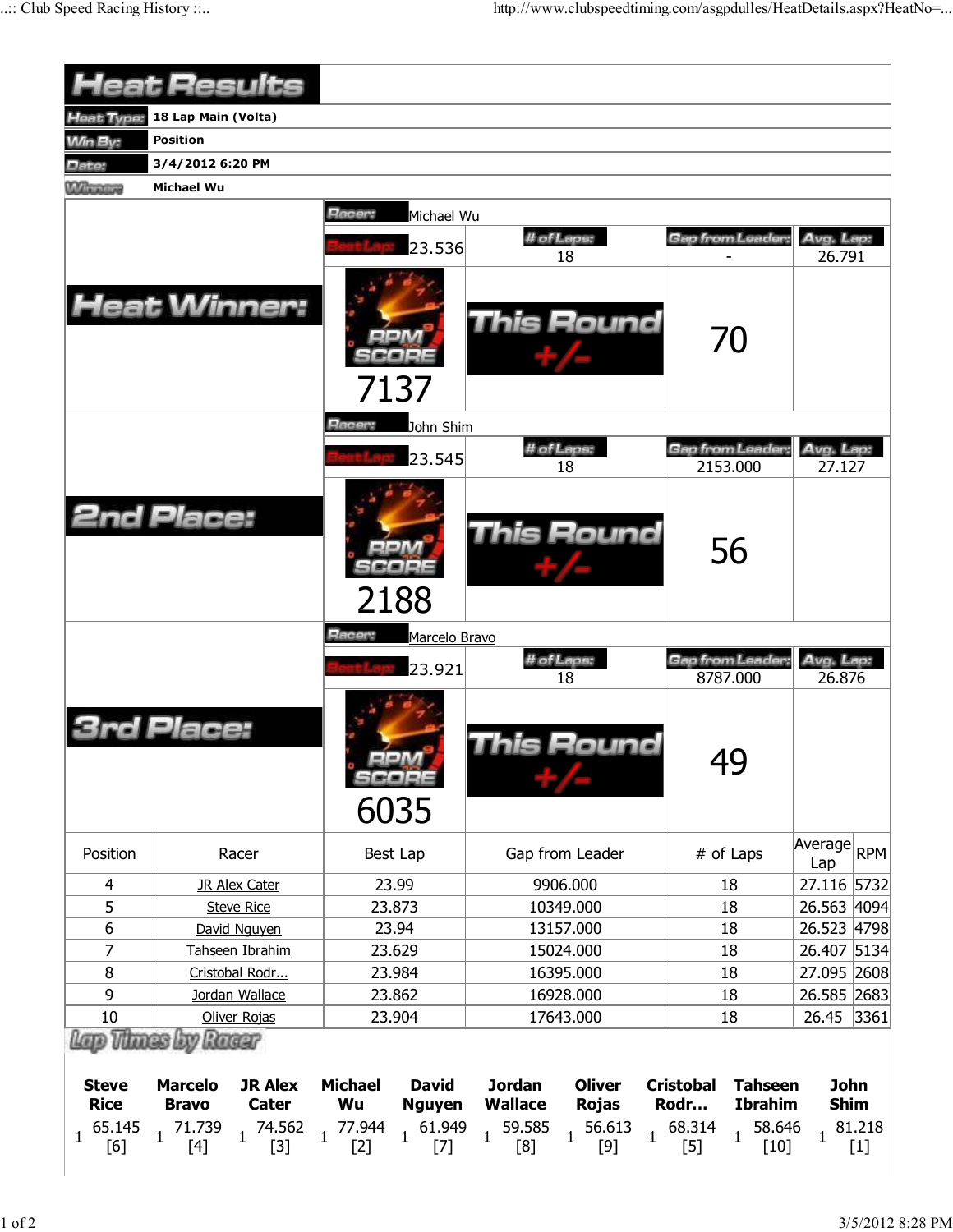|                           | <b>Steve Marcelo</b>                            |                                           |  |                                                                                                                                                                                                                       | JR Alex Michael David Jordan Oliver Cristobal Tahseen<br>Rice Bravo Cater Wu Nguyen Wallace Rojas Rodr                                                                                                                                                                                                                                                                                                                                   | <b>Ibrahim</b>                                                                                                                                                                                                                                                                                                                                                                                             | <b>John</b><br><b>Shim</b>                                                                             |
|---------------------------|-------------------------------------------------|-------------------------------------------|--|-----------------------------------------------------------------------------------------------------------------------------------------------------------------------------------------------------------------------|------------------------------------------------------------------------------------------------------------------------------------------------------------------------------------------------------------------------------------------------------------------------------------------------------------------------------------------------------------------------------------------------------------------------------------------|------------------------------------------------------------------------------------------------------------------------------------------------------------------------------------------------------------------------------------------------------------------------------------------------------------------------------------------------------------------------------------------------------------|--------------------------------------------------------------------------------------------------------|
|                           |                                                 |                                           |  |                                                                                                                                                                                                                       |                                                                                                                                                                                                                                                                                                                                                                                                                                          |                                                                                                                                                                                                                                                                                                                                                                                                            | $2^{25.5}$<br>[1]                                                                                      |
|                           | $3\frac{24.236}{5.2}3\frac{24.717}{5.2}$<br>[4] |                                           |  |                                                                                                                                                                                                                       | 3 <sup>25.144</sup> 3 <sup>24.386</sup> 3 <sup>24.314</sup> 3 <sup>25.132</sup> 3 <sup>24.808</sup> 3 <sup>24.364</sup><br>[3] [1] [7] [10] <sup>3</sup> [9] <sup>24.364</sup>                                                                                                                                                                                                                                                           | $3^{24.13}$<br>[8]                                                                                                                                                                                                                                                                                                                                                                                         | $3^{25.611}$<br>[2]                                                                                    |
|                           |                                                 |                                           |  | 4  24.538  4  24.208  4  23.99  4  23.641  4  24.216  4  24.326  4  24.2<br>[6]  4 $[4]$ 4 $[3]$ 4 $[1]$ 4 $[7]$ 4 $[10]$ 4 $[9]$                                                                                     | $4^{24.671}$<br>[5]                                                                                                                                                                                                                                                                                                                                                                                                                      | 4 23.899<br>[8]                                                                                                                                                                                                                                                                                                                                                                                            | 4 23.846<br>[2]                                                                                        |
|                           |                                                 |                                           |  |                                                                                                                                                                                                                       | 5 <sup>24.128</sup> 5 <sup>24.291</sup> 5 <sup>24.133</sup> 5 <sup>23.863</sup> 5 <sup>24.191</sup> 5 <sup>24.373</sup> 5 <sup>24.279</sup> 5 <sup>24.168</sup><br>[6] 5 <sup>24.1</sup> [3] 5 <sup>23.863</sup> 5 <sup>24.191</sup> 5 <sup>24.373</sup> 5 <sup>24.279</sup> 5 <sup>24.168</sup>                                                                                                                                         | 5 24.104<br>[8]                                                                                                                                                                                                                                                                                                                                                                                            | $5^{23.82}$<br>$\lceil 2 \rceil$                                                                       |
|                           |                                                 |                                           |  |                                                                                                                                                                                                                       |                                                                                                                                                                                                                                                                                                                                                                                                                                          | $\begin{array}{cccccccccccc} 6&24.027&6&24.139&6&24.212&6&23.716&6&24.071&6&24.167&6&24.221&6&24.053&6&23.902\\ \left[ 6\right] &6& \left[ 4\right] &6& \left[ 3\right] &6& \left[ 1\right] &6& \left[ 7\right] &6& \left[ 10\right] &6& \left[ 9\right] &6& \left[ 5\right] &6& \left[ 8\right] \end{array}$                                                                                              | $6^{23.822}$                                                                                           |
|                           |                                                 |                                           |  |                                                                                                                                                                                                                       |                                                                                                                                                                                                                                                                                                                                                                                                                                          |                                                                                                                                                                                                                                                                                                                                                                                                            |                                                                                                        |
|                           |                                                 |                                           |  |                                                                                                                                                                                                                       |                                                                                                                                                                                                                                                                                                                                                                                                                                          |                                                                                                                                                                                                                                                                                                                                                                                                            | 8 23.653                                                                                               |
|                           |                                                 |                                           |  |                                                                                                                                                                                                                       |                                                                                                                                                                                                                                                                                                                                                                                                                                          | 9  23.883  9  24.167  9  24.156  9  23.627  9  23.977  9  24.022  9  24.098  9  23.984  9  23.799  9  23.799<br>[2]  9  [3]  9  [1]  [7]  9  [10]  9  [9]  [6]  9  [8]  9  [2]                                                                                                                                                                                                                             |                                                                                                        |
|                           |                                                 |                                           |  |                                                                                                                                                                                                                       | $10\begin{array}{l} 23.873\\ [5] \end{array} \begin{array}{l} 10\begin{array}{l} 24.347\\ [4] \end{array} \end{array} \begin{array}{l} 10\begin{array}{l} 24.123\\ [3] \end{array} \end{array} \begin{array}{l} 10\begin{array}{l} 23.607\\ [1] \end{array} \end{array} \begin{array}{l} 10\begin{array}{l} 25.006\\ [7] \end{array} \end{array} \begin{array}{l} 10\begin{array}{l} 23.889\\ [10] \end{array} \end{array} \begin{array$ | 10 24.892 10 23.709<br>$\lceil 8 \rceil$                                                                                                                                                                                                                                                                                                                                                                   |                                                                                                        |
|                           |                                                 |                                           |  | $11 \begin{array}{c c c c c c c c} 23.95 & 11 & 24.044 & 11 & 24.231 & 11 & 23.703 & 11 & 24.671 & 11 & 26.009 & 11 & 25.5 \\ \hline [5] & 11 & [4] & [3] & 11 & [1] & 11 & [7] & 11 & [10] & 11 & [8] & \end{array}$ | $11 \begin{array}{c} 24.27 \\ [6] \end{array}$                                                                                                                                                                                                                                                                                                                                                                                           |                                                                                                                                                                                                                                                                                                                                                                                                            | $11 \begin{array}{l} 26.303 \\ [9] \end{array}$ $11 \begin{array}{l} 23.802 \\ [2] \end{array}$<br>[2] |
|                           |                                                 |                                           |  |                                                                                                                                                                                                                       | $12\begin{array}{l} 23.947\\ [5] \end{array} \quad 12\begin{array}{l} 24.167\\ [4] \end{array} \quad 12\begin{array}{l} 24.173\\ [3] \end{array} \quad 12\begin{array}{l} 23.615\\ [1] \end{array} \quad 12\begin{array}{l} 24.198\\ [7] \end{array} \quad 12\begin{array}{l} 23.862\\ [10] \end{array} \quad 12\begin{array}{l} 24.454\\ [9] \end{array} \quad 12\begin{array}{l} 24.28\\ [6] \end{array$                               | 12 <sup>23.877</sup> [8]                                                                                                                                                                                                                                                                                                                                                                                   | $12 \begin{array}{c} 23.6 \\ [2] \end{array}$                                                          |
|                           |                                                 |                                           |  |                                                                                                                                                                                                                       |                                                                                                                                                                                                                                                                                                                                                                                                                                          | $13\begin{array}{l} 24.116\\ [5] \end{array} \quad 13\begin{array}{l} 24.09\\ [4] \end{array} \quad 13\begin{array}{l} 24.238\\ [3] \end{array} \quad 13\begin{array}{l} 23.536\\ [1] \end{array} \quad 13\begin{array}{l} 24.507\\ [7] \end{array} \quad 13\begin{array}{l} 24.551\\ [10] \end{array} \quad 13\begin{array}{l} 24.342\\ [9] \end{array} \quad 13\begin{array}{l} 24.432\\ [6] \end{array$ |                                                                                                        |
|                           |                                                 |                                           |  |                                                                                                                                                                                                                       | $14\begin{array}{l} 24.478 \\ [5] \end{array} \quad 14\begin{array}{l} 24.093 \\ [3] \end{array} \quad 14\begin{array}{l} 24.754 \\ [4] \end{array} \quad 14\begin{array}{l} 23.618 \\ [1] \end{array} \quad 14\begin{array}{l} 24.106 \\ [6] \end{array} \quad 14\begin{array}{l} 24.223 \\ [10] \end{array} \quad 14\begin{array}{l} 24.59 \\ [9] \end{array} \quad 14\begin{array}{l} 25.827 \\ [7] \end{array$                       | $14\begin{array}{l} 24.906 \\ \text{[8]} \end{array}$                                                                                                                                                                                                                                                                                                                                                      | 14 <sup>23.545</sup>                                                                                   |
|                           |                                                 |                                           |  |                                                                                                                                                                                                                       | $15\begin{array}{l} 24.124 \end{array} \quad 15\begin{array}{l} 24.031 \end{array} \quad 15\begin{array}{l} 24.157 \end{array} \quad 15\begin{array}{l} 23.602 \end{array} \quad 15\begin{array}{l} 24.222 \end{array} \quad 15\begin{array}{l} 24.124 \end{array} \quad 15\begin{array}{l} 24.799 \end{array} \quad 15\begin{array}{l} 24.358 \end{array} \quad [7] \end{array}$                                                        |                                                                                                                                                                                                                                                                                                                                                                                                            | 15 <sup>24.392</sup> 15 <sup>23.657</sup>                                                              |
| $16\frac{24.041}{r_{F1}}$ |                                                 | 16 <sup>23.989</sup> 16 <sup>24.088</sup> |  |                                                                                                                                                                                                                       | $16\begin{array}{l} 23.574 \\ \text{[1]} \end{array} \begin{array}{l} 16\begin{array}{l} 24.049 \\ \text{[6]} \end{array} \begin{array}{l} 16\begin{array}{l} 24.461 \\ \text{[9]} \end{array} \begin{array}{l} 16\begin{array}{l} 24.375 \\ \text{[10]} \end{array} \begin{array}{l} 16\begin{array}{l} 24.285 \\ \text{[7]} \end{array} \end{array}$                                                                                   | $16\begin{array}{cc} 24.424 & 16\begin{array}{c} 23.657 \\ 181 \end{array} \end{array}$                                                                                                                                                                                                                                                                                                                    |                                                                                                        |
|                           |                                                 |                                           |  |                                                                                                                                                                                                                       |                                                                                                                                                                                                                                                                                                                                                                                                                                          | $17 \begin{array}{c cccccc} 24.05 & 17 & 23.921 & 17 & 24.083 & 17 & 23.618 & 17 & 24.045 & 17 & 24.386 & 17 & 24.206 & 17 & 24.874 & 17 & 24.248 & 17 & 23.778 \\ \hline [5] & 17 & [3] & [4] & [1] & [1] & [6] & [9] & 17 & [10] & 17 & [8] & 17 & [7] & 17 & [2] \end{array}$                                                                                                                           |                                                                                                        |
|                           |                                                 |                                           |  |                                                                                                                                                                                                                       |                                                                                                                                                                                                                                                                                                                                                                                                                                          | $18\begin{array}{l} 24.457\\ [5] \end{array} \quad 18\begin{array}{l} 24.007\\ [3] \end{array} \quad 18\begin{array}{l} 24.288\\ [4] \end{array} \quad 18\begin{array}{l} 23.676\\ [1] \end{array} \quad 18\begin{array}{l} 23.975\\ [6] \end{array} \quad 18\begin{array}{l} 25.146\\ [9] \end{array} \quad 18\begin{array}{l} 25.513\\ [10] \end{array} \quad 18\begin{array}{l} 24.799\\ [8] \end{$     |                                                                                                        |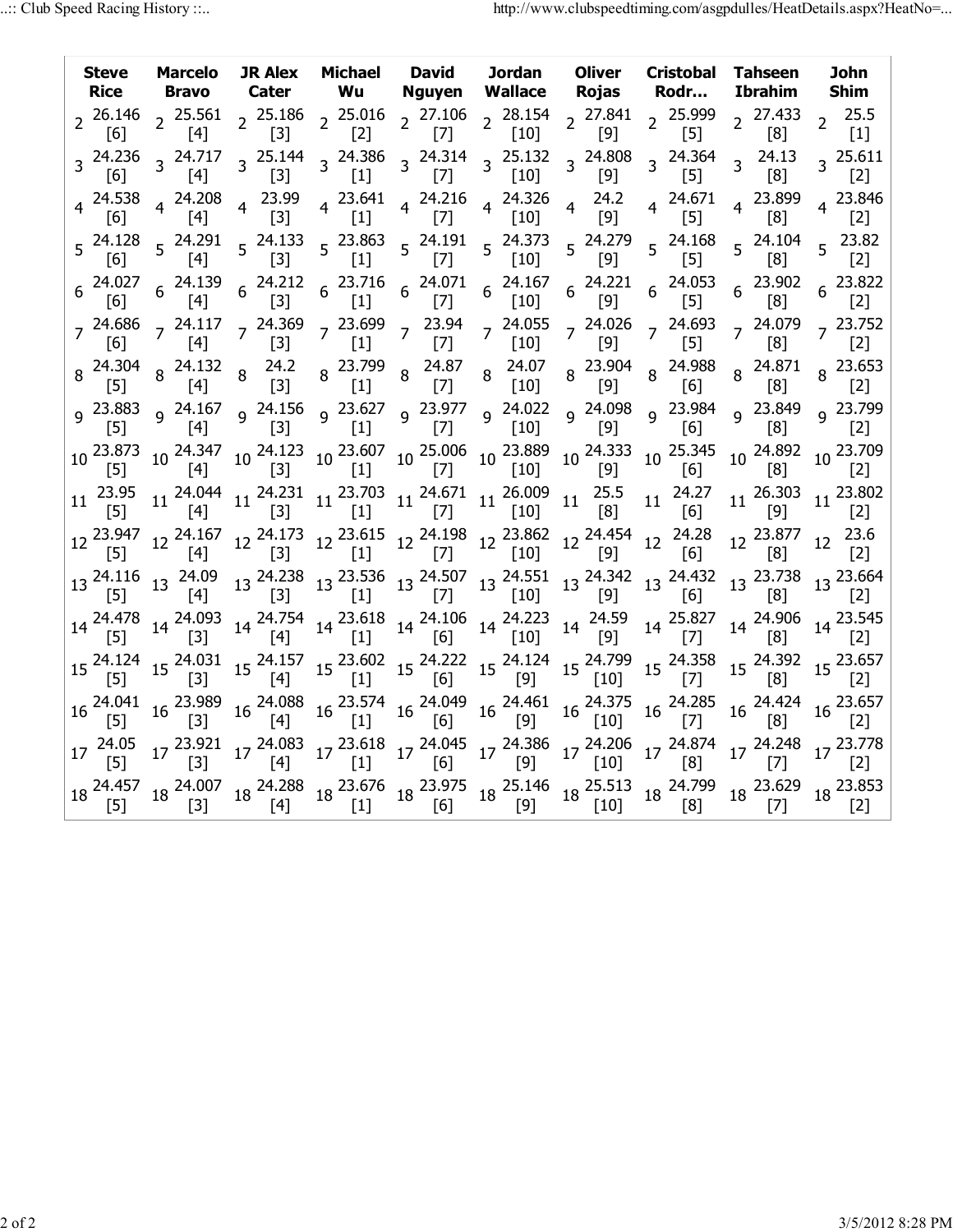|                                  |                                  | <b>Heat Results</b>           |                                   |                                |                                                                                                     |                                 |                                          |                                   |                     |                                    |  |
|----------------------------------|----------------------------------|-------------------------------|-----------------------------------|--------------------------------|-----------------------------------------------------------------------------------------------------|---------------------------------|------------------------------------------|-----------------------------------|---------------------|------------------------------------|--|
| <b>Heat Type:</b>                | 18 Lap Main (Volta)              |                               |                                   |                                |                                                                                                     |                                 |                                          |                                   |                     |                                    |  |
| <b>Win By:</b>                   | <b>Position</b>                  |                               |                                   |                                |                                                                                                     |                                 |                                          |                                   |                     |                                    |  |
| Date:                            | 3/4/2012 6:10 PM                 |                               |                                   |                                |                                                                                                     |                                 |                                          |                                   |                     |                                    |  |
| <b>Williams</b>                  | <b>SK Bananaspeed</b>            |                               |                                   |                                |                                                                                                     |                                 |                                          |                                   |                     |                                    |  |
|                                  |                                  |                               |                                   |                                |                                                                                                     |                                 |                                          |                                   |                     |                                    |  |
|                                  |                                  |                               | Racer:                            |                                | <b>SK Bananaspeed</b>                                                                               |                                 |                                          |                                   |                     |                                    |  |
|                                  |                                  |                               |                                   | 23.752                         | # of Laps:<br>18                                                                                    |                                 | Gap from Leader.                         |                                   | Avg. Lap:<br>26.207 |                                    |  |
|                                  |                                  | <b>Heat Winner:</b>           |                                   | 3094                           |                                                                                                     | This Round                      |                                          |                                   |                     |                                    |  |
|                                  |                                  |                               | Racer:                            | <b>SK Brent Talley</b>         |                                                                                                     |                                 |                                          |                                   |                     |                                    |  |
|                                  |                                  |                               |                                   |                                | # of Laps:                                                                                          |                                 | Gap from Leader:                         |                                   | Avg. Lap:           |                                    |  |
|                                  |                                  |                               |                                   | 24.03                          | 18                                                                                                  |                                 | 2644.000                                 |                                   | 27.012              |                                    |  |
| <b>2nd Place:</b>                |                                  |                               |                                   | 2202                           | <b>This Round</b>                                                                                   |                                 | 56                                       |                                   |                     |                                    |  |
|                                  |                                  |                               | Hacer:                            | Max Leitschuh                  | # of Laps:                                                                                          |                                 |                                          |                                   |                     |                                    |  |
|                                  |                                  |                               |                                   | 23.938                         | 18                                                                                                  |                                 | <b>Gap from Leader:</b><br>3156.000      |                                   | Avg. Lap:<br>26.599 |                                    |  |
|                                  | Place:                           |                               |                                   | $-1 - 1$<br>SCOPE<br>2164      |                                                                                                     | This Round                      | 40<br>J J                                |                                   |                     |                                    |  |
| Position                         |                                  | Racer                         |                                   | Best Lap                       | Gap from Leader                                                                                     |                                 | # of Laps                                |                                   | Average<br>Lap      | <b>RPM</b>                         |  |
| 4                                |                                  | <b>Philippe Galtier</b>       |                                   | 24.058                         | 5282.000                                                                                            |                                 | 18                                       |                                   | 26.925              | 2481                               |  |
| 5                                |                                  | <b>William Shively</b>        |                                   | 23.907                         | 6224.000                                                                                            |                                 | 18                                       |                                   | 26.021              | 2193                               |  |
| 6                                |                                  | Marco Restivo                 |                                   | 24.065                         | 8705.000                                                                                            |                                 | 18                                       |                                   | 25.756              | 2733                               |  |
| 7                                |                                  | Carlos Vilela                 |                                   | 24.104                         | 11987.000                                                                                           |                                 | 18                                       |                                   | 26.136              | 3788                               |  |
| 8                                |                                  | Bartosz Nowako                |                                   | 24.066                         | 12941.000                                                                                           |                                 | 18                                       |                                   | 25.775              | 1638                               |  |
| 9                                |                                  | <b>Phillip Marquis</b>        |                                   | 24.277                         | 16936.000                                                                                           |                                 | 18                                       |                                   | 26.809              | 2132                               |  |
| 10                               |                                  | SK Brandon Fra                |                                   | 23.946                         | 18450.000                                                                                           |                                 | 18                                       |                                   | 27.038              | 2025                               |  |
| lap Vitnes by Raeer              |                                  |                               |                                   |                                |                                                                                                     |                                 |                                          |                                   |                     |                                    |  |
| <b>SK Brent</b><br><b>Talley</b> | <b>Phillip</b><br><b>Marquis</b> | William<br><b>Shively</b>     | <b>Philippe</b><br><b>Galtier</b> | <b>Marco</b><br><b>Restivo</b> | <b>SK</b><br><b>Bananaspeed</b>                                                                     | <b>Bartosz</b><br>Nowako        | <b>Carlos</b><br><b>Vilela</b><br>48.068 | <b>Max</b><br>Leitschuh<br>63.479 |                     | <b>SK</b><br><b>Brandon</b><br>Fra |  |
| 70.201<br>$\mathbf{1}$<br>$[1]$  | $1^{55.005}$<br>$[7]$            | 51.393<br>$\mathbf{1}$<br>[6] | $1^{66.845}$<br>$[2]$             | $[9]$                          | $1 \begin{bmatrix} 44.859 & 1 & 59.776 \\ 1 & 53 & 1 \end{bmatrix}$<br>2 25.915 [4]<br>3 24.392 [4] | 41.23<br>$\mathbf{1}$<br>$[10]$ | $\mathbf{1}$<br>[8]                      | $\mathbf{1}$<br>$[3]$             | $\mathbf{1}$        | 56.684<br>$[5]$                    |  |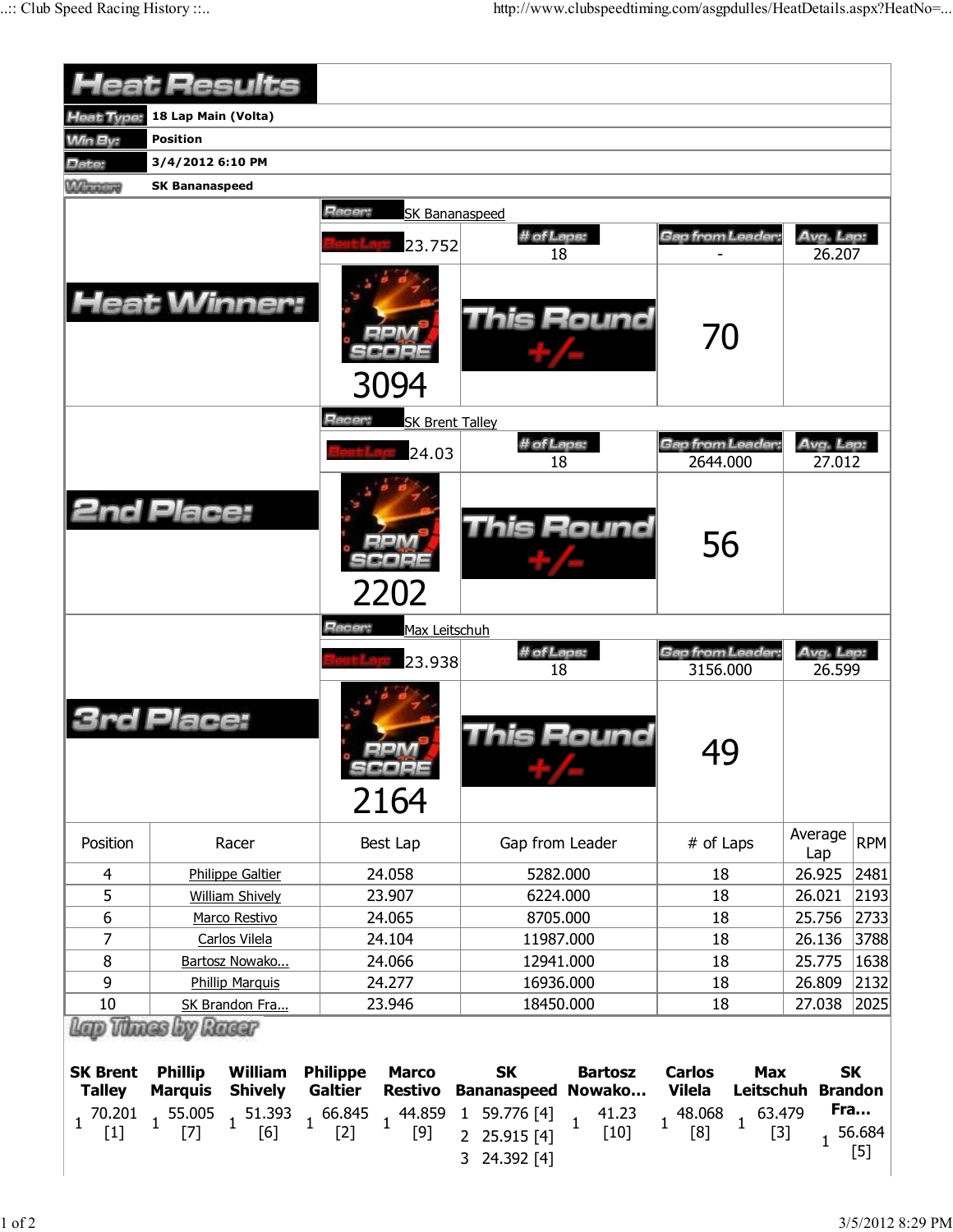| SK Brent Phillip William Philippe Marco<br>Talley                                                                                                                                                                                                                                                                                                              |       |                                   | <b>Marquis Shively Galtier</b>                                | <b>Restivo</b>        |                                                                                                                                                                                                                                                                                                                                                                                                                             | <b>Bartosz</b><br>Nowako Vilela                                                                                                                                                                                                                                     | <b>Carlos</b>                                                                                                                                                                     | <b>Max</b><br>Leitschuh | <b>SK</b><br><b>Brandon</b><br>Fra… |  |
|----------------------------------------------------------------------------------------------------------------------------------------------------------------------------------------------------------------------------------------------------------------------------------------------------------------------------------------------------------------|-------|-----------------------------------|---------------------------------------------------------------|-----------------------|-----------------------------------------------------------------------------------------------------------------------------------------------------------------------------------------------------------------------------------------------------------------------------------------------------------------------------------------------------------------------------------------------------------------------------|---------------------------------------------------------------------------------------------------------------------------------------------------------------------------------------------------------------------------------------------------------------------|-----------------------------------------------------------------------------------------------------------------------------------------------------------------------------------|-------------------------|-------------------------------------|--|
| 2  25.904  2  29.476  2  28.286  2  25.724  2  29.611<br>[1]  2  [7]  2  [6]  2  [2]  2  [8]<br>$[1]$                                                                                                                                                                                                                                                          |       |                                   |                                                               |                       |                                                                                                                                                                                                                                                                                                                                                                                                                             | 29.903<br>[9]                                                                                                                                                                                                                                                       | 2 30.723 2 25.692<br>[10] 2 [3]                                                                                                                                                   |                         | $2^{26.035}$<br>$[5]$               |  |
| 3 24.5 3 24.511 3 23.922 3 24.441 3 24.43<br>$\lceil 1 \rceil$                                                                                                                                                                                                                                                                                                 | [7]   | $\begin{bmatrix} 6 \end{bmatrix}$ | $\begin{bmatrix} 2 \end{bmatrix}$                             | ାଧା                   |                                                                                                                                                                                                                                                                                                                                                                                                                             | $3^{24.348}$<br>[9]                                                                                                                                                                                                                                                 | $3\begin{array}{@{}c@{\hspace{1em}}c@{\hspace{1em}}l} 24.578 & 3\end{array}$ 24.356<br>[10]                                                                                       | [3]                     | $3^{24.41}$<br>$[5]$                |  |
| 4 <sup>24.346</sup> 4 <sup>24.277</sup> 4 <sup>24.174</sup> 4 <sup>24.428</sup><br>[1] [7] [6] 4 <sup>24.428</sup>                                                                                                                                                                                                                                             |       |                                   |                                                               | 4 24.465<br>181       |                                                                                                                                                                                                                                                                                                                                                                                                                             | $4^{24.456}$<br>[9]                                                                                                                                                                                                                                                 | $4\begin{array}{l} 24.738 \\ 1.101 \end{array}$ 4 24.414<br>$\lceil 10 \rceil$                                                                                                    | $[3]$                   | 4 24.867<br>$[5]$                   |  |
| $5\begin{array}{cc} 24.501 & 5\end{array}$ $5\begin{array}{cc} 24.483 & 5\end{array}$ $5\begin{array}{cc} 24.269 & 5\end{array}$ $5\begin{array}{cc} 27.059 & 5\end{array}$ $5\begin{array}{cc} 24.338 & 5\end{array}$<br> 1                                                                                                                                   | I     | [6]                               | [4]                                                           | [8]                   | <b>SK</b>                                                                                                                                                                                                                                                                                                                                                                                                                   | $5^{24.497}$<br>$[9]$                                                                                                                                                                                                                                               | $5\frac{24.416}{5}$ 5 26.537<br>$[10]$                                                                                                                                            | $[3]$                   | 5 25.669<br>$[5]$                   |  |
|                                                                                                                                                                                                                                                                                                                                                                |       |                                   |                                                               |                       | 6 $^{24.309}$ 6 $^{24.564}$ 6 $^{24.832}$ 6 $^{24.645}$ 6 $^{24.158}$ Bananaspeed<br>[1] 6 [7] 6 [6] 6 [4] 6 [8] 4 24.142 [4]                                                                                                                                                                                                                                                                                               | $\begin{array}{cc} 6 & 24.561 \\ & [9] \end{array}$                                                                                                                                                                                                                 | $6\quad \begin{array}{cc} 24.19 & 6 & 24.259 \\ \begin{bmatrix} 10 \end{bmatrix} & 6 & \begin{bmatrix} 3 \end{bmatrix} \end{array}$                                               |                         | 24.68<br>[5]                        |  |
|                                                                                                                                                                                                                                                                                                                                                                |       |                                   |                                                               |                       | 7 <sup>24.353</sup> 7 <sup>24.387</sup> 7 <sup>24.355</sup> 7 <sup>24.42</sup> 7 <sup>24.422</sup> 5 <sup>25.417</sup> <sup>[2]</sup><br>[1] 7 <sup>24</sup> .357 7 <sup>24.355</sup> 7 <sup>24.42</sup> 7 <sup>24.422</sup> 5 <sup>25.417</sup> <sup>[2]</sup>                                                                                                                                                             | $7^{24.143}$<br>[9]                                                                                                                                                                                                                                                 | $7 \begin{array}{cc} 24.362 & 7 \end{array}$ 24.043<br>$[10]$                                                                                                                     | $[3]$                   | $7^{24.308}$<br>$[5]$               |  |
| $\lceil 1 \rceil$                                                                                                                                                                                                                                                                                                                                              | $[7]$ | [6]                               | $[4]$                                                         | [8]                   | $8\begin{array}{c ccccc}\n 8 & 24.421 & 8 & 24.393 & 8 & 24.516 & 8 & 24.211 & 8 & 24.446 & 7 & 24.001 & 21 \\  11 & 8 & 171 & 8 & 161 & 8 & 141 & 8 & 181 & 8 & 22 & 22 & 22\n\end{array}$<br>8 23.836 [2]                                                                                                                                                                                                                 | 8 24.284<br>[9]                                                                                                                                                                                                                                                     | 8 24.207 8 24.088<br>$[10]$                                                                                                                                                       | $[3]$                   | 8 24.162<br>$[5]$                   |  |
| 111                                                                                                                                                                                                                                                                                                                                                            | I     | 6                                 | [4]                                                           | [8]                   | 9 24.456 9 24.404 9 24.249 9 24.118 9 24.268 9 23.752 [2]<br>10 24.616 [1]                                                                                                                                                                                                                                                                                                                                                  | 9 24.298<br>[9]                                                                                                                                                                                                                                                     | $9^{24.411}$ $9^{24.307}$<br>$[10]$                                                                                                                                               | $[3]$                   | $9^{24.291}$<br>[5]                 |  |
| 10 <sup>24.938</sup> 10 <sup>25.256</sup> 10 <sup>24.301</sup> 10 <sup>24.219</sup> 10 <sup>24.219</sup> [2]                                                                                                                                                                                                                                                   |       |                                   |                                                               |                       | 11 24.197 [1]                                                                                                                                                                                                                                                                                                                                                                                                               | 10 24.703<br>$[9]$                                                                                                                                                                                                                                                  | 10 <sup>24.743</sup> 10 <sup>24.239</sup><br>[10] <sup>10</sup> [3]                                                                                                               | $[3]$                   | 10 24.364<br>[5]                    |  |
|                                                                                                                                                                                                                                                                                                                                                                |       |                                   |                                                               |                       | $11 \begin{array}{c ccccc} 24.902 & 11 & 24.393 & 11 & 24.015 & 11 & 24.203 & 12 & 24.245 & 12 & 23.939 & [1] \\ \hline [2] & & [8] & & [6] & & [4] & & [7] & 13 & 24.017 & [1] \\ \end{array}$                                                                                                                                                                                                                             | 11 24.376<br>[9]<br>[9]                                                                                                                                                                                                                                             | $11 \begin{array}{l} 24.104 \\ \begin{bmatrix} 10 \end{bmatrix} \end{array} \begin{array}{l} 11 \end{array} \begin{array}{l} 24.131 \\ \begin{bmatrix} 3 \end{array} \end{array}$ |                         | $11^{24.047}$<br>[5]                |  |
|                                                                                                                                                                                                                                                                                                                                                                |       |                                   |                                                               |                       | $12\, \begin{array}{cccccc} 24.239 & 12\, \begin{array}{cccccc} 29.291 & 12\, \begin{array}{cccccc} 24.369 & 12\, \end{array} & 24.3 & 12\, \begin{array}{cccccc} 24.188 & 14\, \begin{array}{cccccc} 24.038 & [1]\end{array} \end{array} \\ \hline \end{array} \\ \begin{array}{cccccc} [2]\end{array} & 12\, \begin{array}{cccccc} [10]\end{array} & 12\, \begin{array}{cccccc} 24.36 & 12\, \begin{array}{cccccc} 24.18$ | 12 27.161 12 26.185 12 23.938<br>$\lceil 9 \rceil$                                                                                                                                                                                                                  | [8]                                                                                                                                                                               | $[3]$                   | 12 24.098<br>[5]                    |  |
| $[2]$                                                                                                                                                                                                                                                                                                                                                          | [10]  | [6]                               | $[4]$                                                         |                       | 13 24.239 13 24.473 13 24.256 13 24.237 13 24.065 16 23.885 [1]<br>$[7]$ 17 24.011 [1]                                                                                                                                                                                                                                                                                                                                      | $13\begin{array}{c} 24.391\\ 13\end{array}$ $13\begin{array}{c} 24.316\\ 13\end{array}$ $13\begin{array}{c} 24.268\\ 13\end{array}$<br>$\lceil 9 \rceil$                                                                                                            | $\lceil 8 \rceil$                                                                                                                                                                 | $[3]$                   | 13 24.275<br>$[5]$                  |  |
| 14 <sup>24.105</sup> 14 <sup>24.527</sup> 14 <sup>24.252</sup> 14 <sup>24.2</sup><br>[2] 14 [10] 14 [6] 14 [4]                                                                                                                                                                                                                                                 |       |                                   |                                                               | $\vert \Lambda \vert$ | 14 24.244 18 23.845 [1]                                                                                                                                                                                                                                                                                                                                                                                                     | 14  24.066  14  24.457  14  24.219<br>[9]  14  [8]  14  [3]                                                                                                                                                                                                         |                                                                                                                                                                                   |                         | 14 24.207<br>[5]                    |  |
| 15 <sup>24.049</sup> 15 <sup>25.324</sup> 15 <sup>24.95</sup> 15 <sup>24.767</sup> 15 <sup>24.286</sup><br>[2] [9] <sup>15</sup> [5] [4] <sup>15</sup> [6]                                                                                                                                                                                                     |       |                                   |                                                               |                       |                                                                                                                                                                                                                                                                                                                                                                                                                             | 15 24.513 15 24.293 15 23.994<br>[8] 15 [7] 15 [3]                                                                                                                                                                                                                  |                                                                                                                                                                                   |                         | 15 38.192<br>[10]                   |  |
| $16\frac{24.2}{12}$                                                                                                                                                                                                                                                                                                                                            |       |                                   | 16 <sup>24.449</sup> 16 <sup>24.235</sup> 16 <sup>24.34</sup> | 16 24.411<br> 6       |                                                                                                                                                                                                                                                                                                                                                                                                                             | 16 24.334<br>[8]                                                                                                                                                                                                                                                    | 16 24.349 16 24.035<br>[7] 16 [3]                                                                                                                                                 |                         | $16\frac{24.115}{ }$<br>[10]        |  |
| 17 <sup>24.516</sup> 17 <sup>24.724</sup> 17 <sup>24.097</sup> 17 <sup>24.427</sup> 17 <sup>24.323</sup>                                                                                                                                                                                                                                                       |       |                                   |                                                               |                       |                                                                                                                                                                                                                                                                                                                                                                                                                             | 17 <sup>24.102</sup> 17 <sup>24.141</sup> 17 <sup>24.533</sup><br>[8] <sup>17</sup> <sup>24.141</sup> 17 <sup>24.533</sup>                                                                                                                                          |                                                                                                                                                                                   |                         | $17^{24.332}$<br>[10]               |  |
| $18\begin{array}{l} 24.03\\ \begin{bmatrix} 2 \end{bmatrix} & 18\begin{array}{l} 24.625\\ \begin{bmatrix} 9 \end{array} \end{bmatrix} & 18\begin{array}{l} 23.907\\ \begin{bmatrix} 5 \end{array} \end{array} & 18\begin{array}{l} 24.058\\ \begin{bmatrix} 4 \end{array} \end{array} & 18\begin{array}{l} 24.629\\ \begin{bmatrix} 6 \end{array} \end{array}$ |       |                                   |                                                               |                       |                                                                                                                                                                                                                                                                                                                                                                                                                             | $18\begin{array}{l} 24.579\\ \begin{bmatrix} 8 \end{bmatrix} \end{array} \begin{array}{l} 18\begin{array}{l} 24.158\\ \begin{bmatrix} 7 \end{array} \end{array} \begin{array}{l} 18\begin{array}{l} 24.255\\ \begin{bmatrix} 3 \end{array} \end{array} \end{array}$ |                                                                                                                                                                                   | $[3]$                   | $18\frac{23.946}{1325}$<br>$[10]$   |  |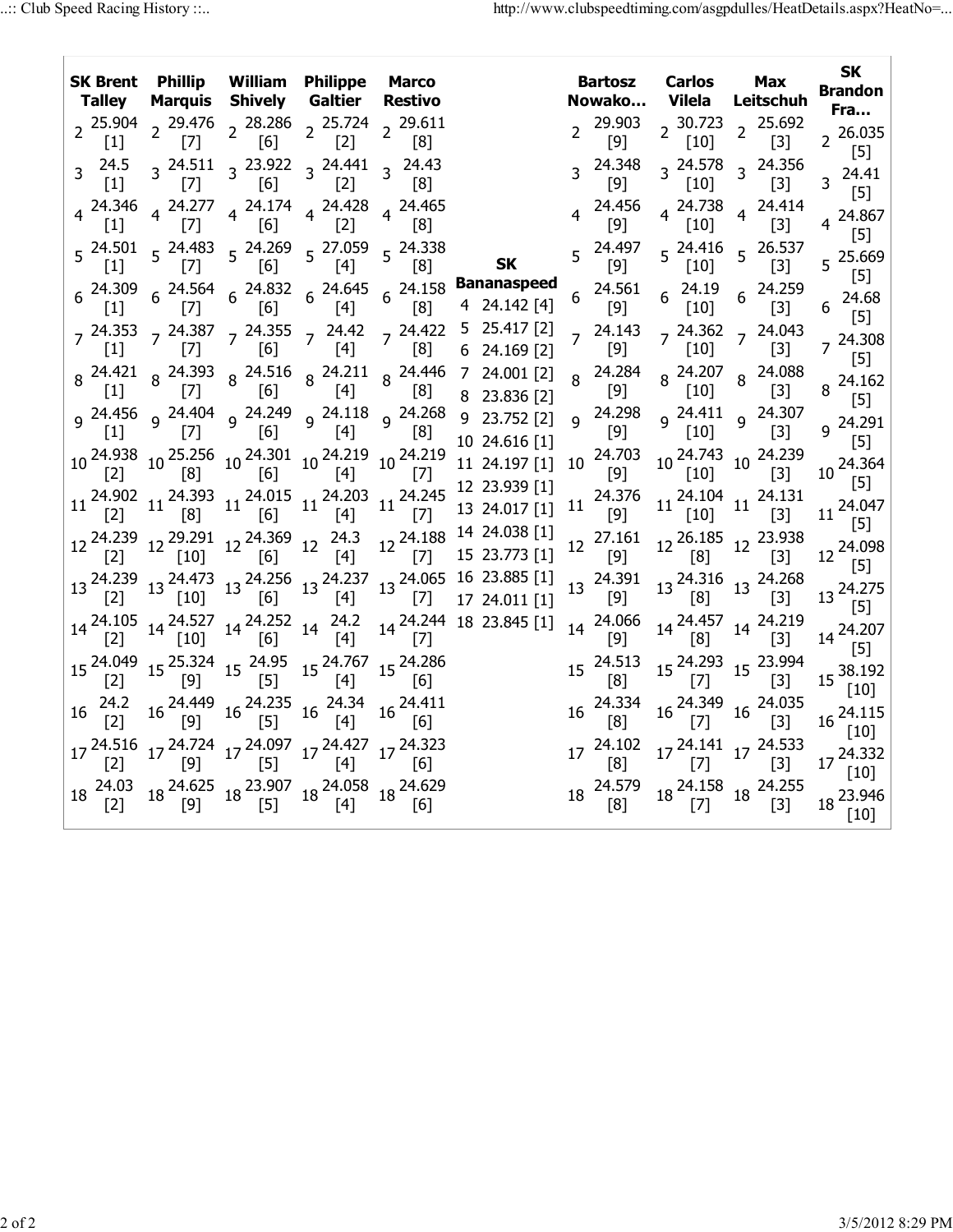|                                                                       | Heat Results                                                                                                                              |                                                                                                                                                                  |                                                                                                                                                                                   |                                                                                                                                  |                                           |                                                           |
|-----------------------------------------------------------------------|-------------------------------------------------------------------------------------------------------------------------------------------|------------------------------------------------------------------------------------------------------------------------------------------------------------------|-----------------------------------------------------------------------------------------------------------------------------------------------------------------------------------|----------------------------------------------------------------------------------------------------------------------------------|-------------------------------------------|-----------------------------------------------------------|
| Heat Type:                                                            | 18 Lap Main (Volta)                                                                                                                       |                                                                                                                                                                  |                                                                                                                                                                                   |                                                                                                                                  |                                           |                                                           |
| <b>Min By:</b>                                                        | <b>Position</b>                                                                                                                           |                                                                                                                                                                  |                                                                                                                                                                                   |                                                                                                                                  |                                           |                                                           |
| Date:                                                                 | 3/4/2012 6:00 PM                                                                                                                          |                                                                                                                                                                  |                                                                                                                                                                                   |                                                                                                                                  |                                           |                                                           |
| <b><i><u>Minimage</u></i></b>                                         | <b>SK Jeff Navin</b>                                                                                                                      |                                                                                                                                                                  |                                                                                                                                                                                   |                                                                                                                                  |                                           |                                                           |
|                                                                       |                                                                                                                                           | Racer:<br><b>SK Jeff Navin</b><br>24.304                                                                                                                         | # of Laps:<br>18                                                                                                                                                                  | Gap from Leader:                                                                                                                 | Avg. Lap:<br>28.762                       |                                                           |
|                                                                       | Heat Winner:                                                                                                                              | 2381                                                                                                                                                             | This Round                                                                                                                                                                        | 67                                                                                                                               |                                           |                                                           |
|                                                                       |                                                                                                                                           | Racer:<br>John Labay                                                                                                                                             |                                                                                                                                                                                   |                                                                                                                                  |                                           |                                                           |
|                                                                       |                                                                                                                                           | 24.437                                                                                                                                                           | # of Laps:                                                                                                                                                                        | Gap from Leader:                                                                                                                 | Avg. Lap.                                 |                                                           |
|                                                                       |                                                                                                                                           |                                                                                                                                                                  | 18                                                                                                                                                                                | 2760.000                                                                                                                         | 28.794                                    |                                                           |
|                                                                       | <b>2nd Place:</b>                                                                                                                         | 1700                                                                                                                                                             | This Round                                                                                                                                                                        | 56                                                                                                                               |                                           |                                                           |
|                                                                       |                                                                                                                                           | Racer:<br>Robert Orr                                                                                                                                             |                                                                                                                                                                                   |                                                                                                                                  |                                           |                                                           |
|                                                                       |                                                                                                                                           |                                                                                                                                                                  | # of Laps:                                                                                                                                                                        | Gap from Leader:                                                                                                                 | Avg. Lap:                                 |                                                           |
|                                                                       |                                                                                                                                           | 24.51                                                                                                                                                            | 18                                                                                                                                                                                | 5377.000                                                                                                                         | 26.099                                    |                                                           |
|                                                                       | rd Place:                                                                                                                                 | <b>September 2008 September</b>                                                                                                                                  | <b>This Round</b>                                                                                                                                                                 | 49                                                                                                                               |                                           |                                                           |
|                                                                       |                                                                                                                                           | 1989                                                                                                                                                             |                                                                                                                                                                                   |                                                                                                                                  | Average                                   |                                                           |
| Position                                                              | Racer                                                                                                                                     | Best Lap                                                                                                                                                         | Gap from Leader                                                                                                                                                                   | # of Laps                                                                                                                        | Lap                                       | RPM                                                       |
| $\overline{4}$                                                        | Christopher Wi                                                                                                                            | 24.177                                                                                                                                                           | 5652.000                                                                                                                                                                          | 18                                                                                                                               | 25.98                                     | 2226                                                      |
| 5                                                                     | <b>William Judy</b>                                                                                                                       | 24.206                                                                                                                                                           | 6063.000                                                                                                                                                                          | 18                                                                                                                               | 26.103                                    | 1298                                                      |
| 6                                                                     | Ary Jogasurya                                                                                                                             | 24.341                                                                                                                                                           | 6641.000                                                                                                                                                                          | 18                                                                                                                               | 25.919                                    | 2078                                                      |
| 7                                                                     | Alexander Cumm                                                                                                                            | 24.406                                                                                                                                                           | 7125.000                                                                                                                                                                          | 18                                                                                                                               | 25.998                                    | 2644                                                      |
| 8                                                                     | Michael Woodwo                                                                                                                            | 24.582                                                                                                                                                           | 9632.000                                                                                                                                                                          | 18                                                                                                                               | 26.17                                     | 1593                                                      |
| 9                                                                     | Kelly Widmann                                                                                                                             | 24.561                                                                                                                                                           | 10334.000                                                                                                                                                                         | 18                                                                                                                               | 25.966                                    | 1850                                                      |
| 10                                                                    | Chris Haug<br><b>Vinnes by Racer</b>                                                                                                      | 24.785                                                                                                                                                           | 15145.000                                                                                                                                                                         | 18                                                                                                                               | 26.346                                    | 1431                                                      |
| <b>SK Jeff</b><br><b>Navin</b><br>97.702 $1$<br>$\mathbf{1}$<br>$[1]$ | <b>Alexander</b><br>Ary<br>Jogasurya<br>Cumm<br>43.894<br>43.129<br>$\mathbf{1}$<br>[8]<br>$[7]$<br>2 27.459<br>$2^{26.662}$ $2^{27.307}$ | <b>Michael</b><br><b>Robert</b><br>Woodwo<br>Orr<br>43.735<br>45.557<br>$\mathbf{1}$<br>$\mathbf{1}$<br>$[3]$<br>[6]<br>$2^{27.179}$<br>28.239<br>$\overline{2}$ | <b>John</b><br><b>Chris</b><br>Labay<br><b>Haug</b><br>$1 \begin{array}{c} 96.272 \\ 52 \end{array}$ 1<br>42.368<br>$\mathbf{1}$<br>$[9]$<br>$[2]$<br>$2^{27.125}$ $2^{28.984}$ 2 | <b>Christopher</b><br><b>Kelly</b><br><b>Wi</b><br><b>Widmann</b><br>43.688<br>$\mathbf{1}$<br>$[5]$<br>27.254<br>$\overline{2}$ | 40.683<br>$\mathbf{1}$<br>$[10]$<br>27.68 | <b>William</b><br><b>Judy</b><br>45.18<br>[4]<br>2 28.391 |